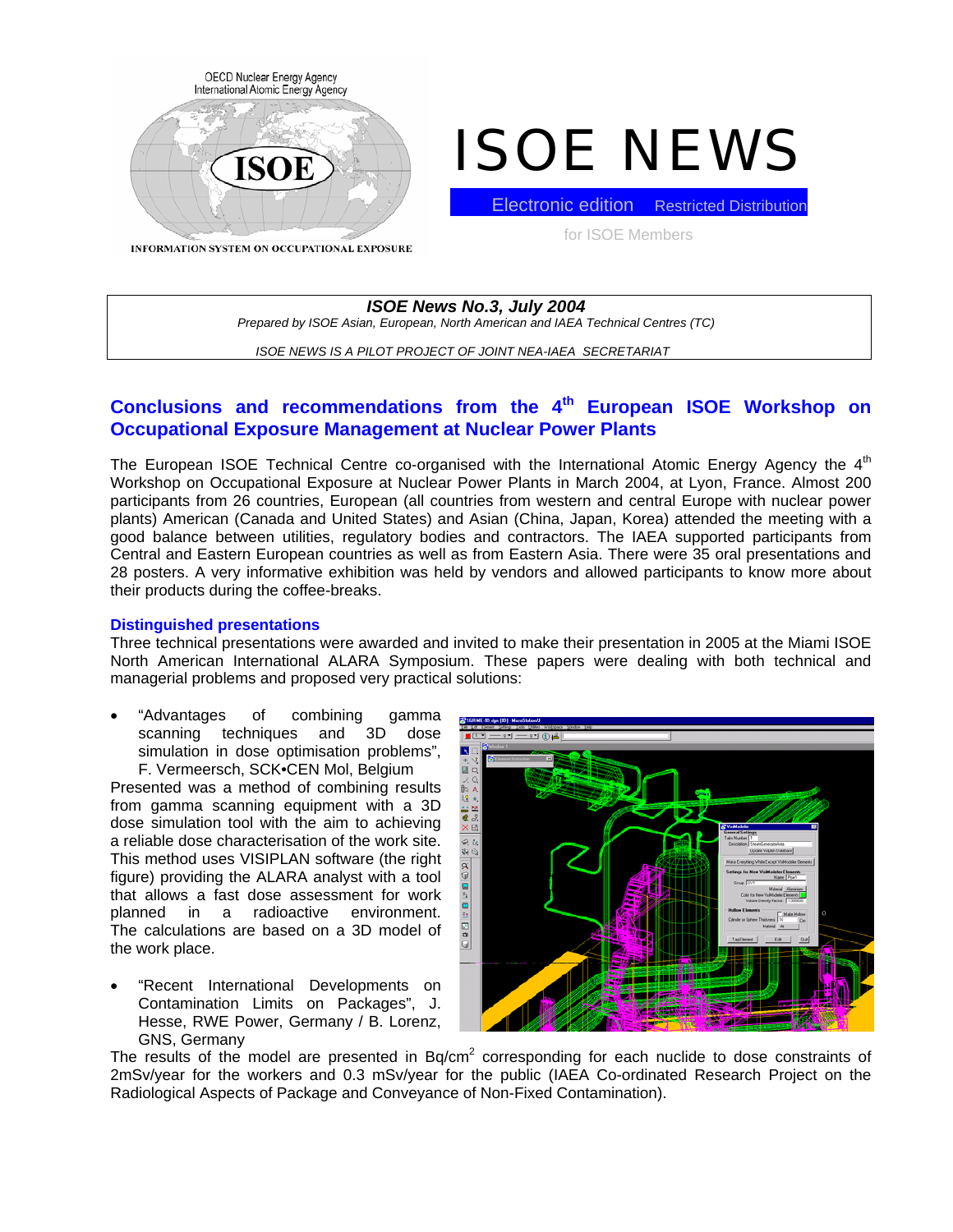• "ALARA versus Reactor Safety concern - a practical case", S. Hennigor, B. Ögren, Forsmark NPP, Sweden.

This presentation is a very practical one describing the modification of the moist separator (upper part of the steam dryer) at Forsmark BWR that took place in 2003 due to cracks.

The success of this Workshop is largely due to the important organisational support from EDF in particular in providing the translation from English to French and French to English, while FRAMATOME and COGEMA Logistics provided the other translations from German and Spanish to English.

#### **Working groups recommendations**

All participants were split into small groups devoted to 10 pre-selected themes. Each group met twice and reached recommendations. Five main recommendations were agreed on by the participants:



- There is a need for harmonising regulations in order to maintain a high status of radiological protection at an international level in a deregulated context;
- The regulatory bodies should also harmonise the contents of training, particularly in the context of workforce ageing;
- The international organisations and regulatory bodies should take the lead to harmonise at the international level a dose passport for itinerant workers;
- Radiological protection indicators should be selected to help in optimising doses, provide indication for continuous improvement, estimate the effectiveness of radiological protection departments, provide means for benchmarking, create consistency between sites;
- The radiological protection teams should increase their assistance "patrols" at workplaces.

#### **Next European Workshop in 2006**

The next European ISOE Workshop will take place in Essen (Germany) from the 13<sup>th</sup> to 19<sup>th</sup> March 2006. It will be preceded, on the  $12<sup>th</sup>$  of March by a day for the NPPs radiological protection managers and a day for the regulatory bodies senior representatives. The workshop will allow visiting one NPP and a mine.

# **International Commission on Radiological Protection (ICRP)**

A next set of fundamental ICRP Recommendations, intended to replace the 1990 Recommendations in ICRP Publication 1990 is being prepared. This work has been in progress for several years. A number of iterations of conceptual ideas for these Recommendations have been presented, and ICRP has received many useful comments on these concepts and also some helpful input through ISOE and IAEA/NEA. Based on those discussions, the Commission now presents a draft text of 2005 ICRP Recommendations for consultation at the following web address: **www.icrp.org**.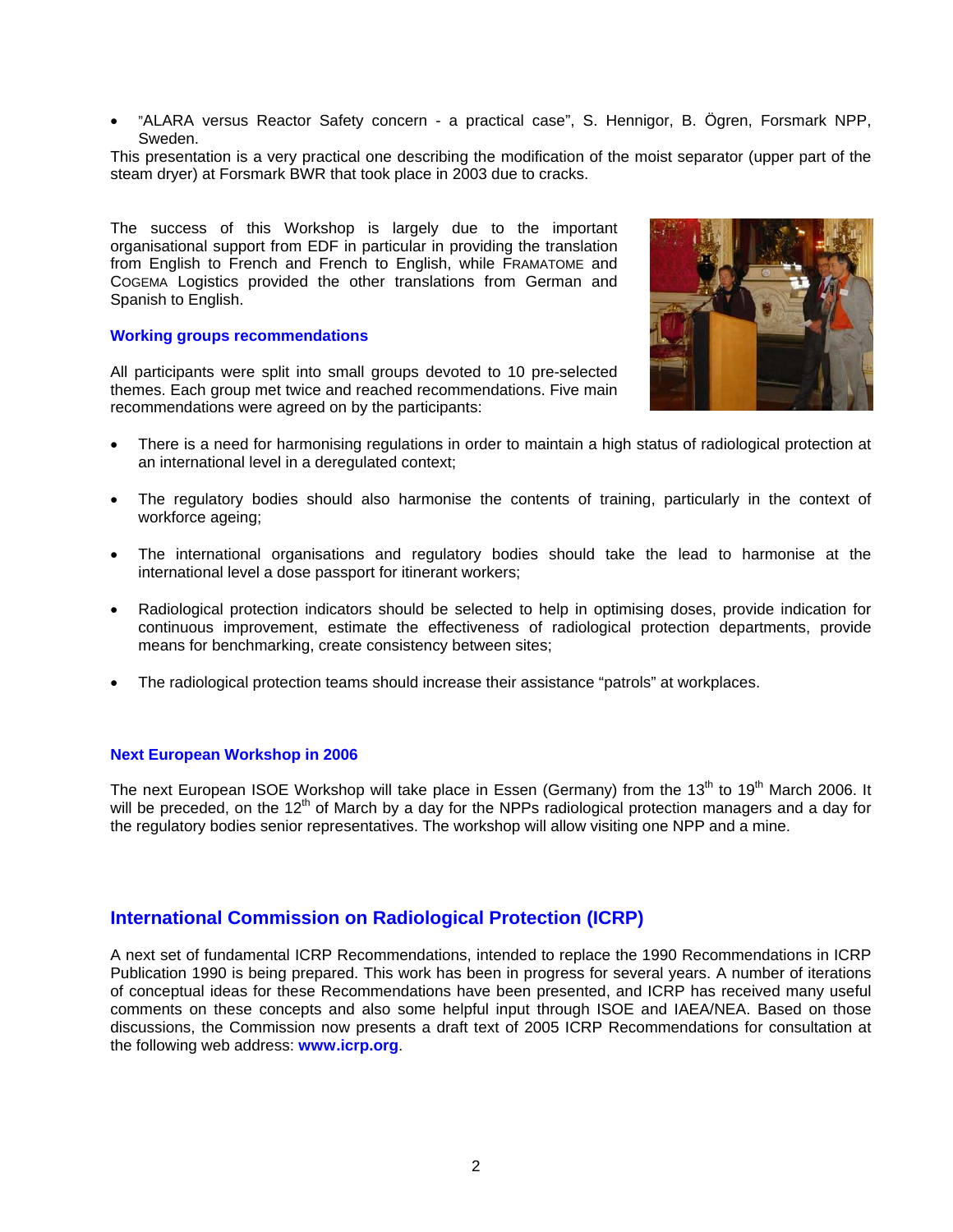# **Commonality in EDF Nuclear Power Plants**

#### *Presented at Lyon Workshop by Yves GARCIER M.D, Vice President Radiation Protection, EDF – Nuclear Power Plants Operations Division*

Electricité de France is State owned company with 120 000 workers. It has 6 branches and 25 divisions. Nuclear Power Plant Operations Divisions generates 80% of the electricity in France. There are 58 PWR units at 20 plant sites. EDF has 20 000 employees and 20 000 contractors.

#### **Radiation Protection in EDF**

RP has been included in the EDF nuclear program since the design phase. In the last decade an increase in radiation exposure was observed since 1991 due to increase of maintenance activities and non-destructive examination programme. At the same time, RP standards were in the process of being revised.



To adress this issue the ALARA approach was adopted in 1991 to reduce radiation exposures. EDF initiative started in 1999 was « *cleanliness programme as an integral part of radiation protection » and* a new management approach was implemented for the radiation protection. Radiation protection granted same priority as nuclear safety. Now, this guarantee radiological cleanliness, quest for perfection and ongoing progress.

In the new organizational structure of EDF there are three upper management levels for RP at corporate level: Corporate Operating Review Committee, Operational branches and at the Plants is one Associate RP Director per Site who manages ALARA initiatives.

#### **Utility Wide ALARA initiatives and RP Policy**

ALARA initiatives for past 10 Years were: Co-ordination of experience feedback by means of highperformance radiation exposure database codes; and optimized dose reduction related to craftsmen working on 11 repetitive jobs accounting for 80% of total outage dose intake.

Source term management was improved following requirements and recommendations for shutdown for oxygenation and purification of coolant system and increase in pH to 7.2 during cycle. Preventive and remedial actions were taken with regard to hot spots.

ALARA Strategic Projects are :

- Dose assessment during operations, as well as optimization
- Renewed usage of craft networks for exchange of good practices between sites and dissemination of experience feedback
- Reduction of average and exceptional source term (Hot spots and contamination events, depleted zinc injection)
- Susceptible work-force management

#### RP Policy

There are three RP related groups within EDF: Radiation Protection Council, Radiation Protection Department and Inspector General for Nuclear Safety and RP. The main strategy of these groups is to enhance the skills, monitoring, and engineering support by RP engineering structure.

The main RP goals are:

- Collective radiation exposure levels should be reduced by 10 % per year (i.e. 0.85 manSv/unit/yr. in 2004).
- Individual radiation exposure levels: Less than 2 workers above 18 mSv/yr.
- Spent fuel shipments: Zero fuel cask contamination.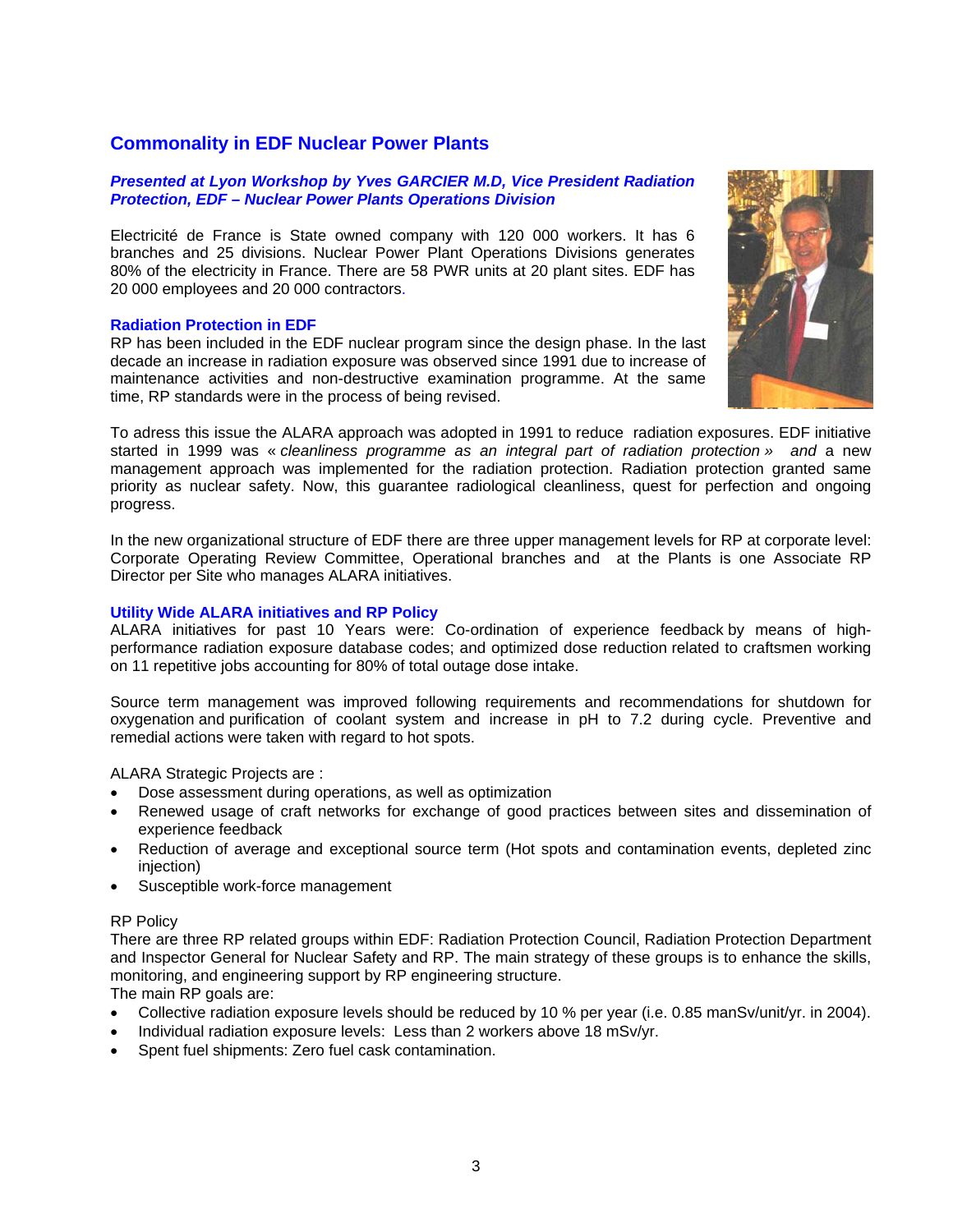# **EPRI Radiation Exposure Management Program Highlights**

#### *Following Dennis Hussey presentation at ISOE Workshop in Lyon ([dhussey@epri.com,](mailto:dhussey@epri.com) Electric Power Research Institute, USA)*

**EPRI Experiences In Field Control** show that the easiest way to get radiation control technology implemented is to identify another high profile benefit of the technique, for example mitigation of materials or fuels issues. Win-win situations help in implementation of new techniques. It may still be an uphill task, but perhaps not quite such a steep hill for the RP Manager.

#### **PWR Zinc Addition Program**

Zinc injection is already used at most BWRs to control radiation fields. The objective of the PWR program was:

- To evaluate the long term effect of zinc addition in mitigating Alloy 600 corrosion crackings and radiation fields
- To ensure that zinc does not have an adverse effect on fuel performance and other components

Natural zinc addition demonstrations were conducted at Farley-2 and Diablo Canyon-2. Palisades and European plants use depleted zinc to reduce radiation fields.

For example, Diablo Canyon-2 results presented after two refuelling cycles (R10) show decrease in average dose rate inside steam generator (SG) channel head - from 133 to 55 mSv/h.

General effect of zinc on corrosion rates is showed in the Figure for various alloys in case of 20 ppb zinc concentration in comparison to no zinc addition.

# **Corrosion Rate at 3.5 Months for Various Alloys**



#### **Conclusions on zinc are:**

- PWRs Farley, Diablo Canyon and Palisades show significant reductions in PWR shutdown radiation fields with zinc additions
- No adverse effects of zinc additions observed on Zircaloy (or ZIRLO) fuel cladding corrosion
- There is only a need to resolve potential issues associated with zinc injection on fuel performance in high duty plants
- Latest EPRI Primary Water Chemistry Guidelines (Revision 5 September 2003) recommend that PWRs should consider implementing 5-10 ppb zinc to reduce radiation buildup

#### **Briefing on BWR Chemistry Topics**

Current Status about the Effect of Noble Metal Chemical Addition (NMCA) on Out-of-Core Radiation Fields is:

- NMCA effectiveness is high but there is a need for higher hydrogen availability. Crud on the fuel restructures from hematite to magnetite, releasing cobalt Co-60 (insoluble and soluble cobalt is increased in reactor water). The restructuring occurs quickly after the introduction of hydrogen, and much time is required to return the dose rates to initial levels.
- It is necessary to introduce a limit on amount of NM deposited on fuel to alleviate concerns of the highly reducing environment creating adherent crud that may impact the thermal performance of the fuel.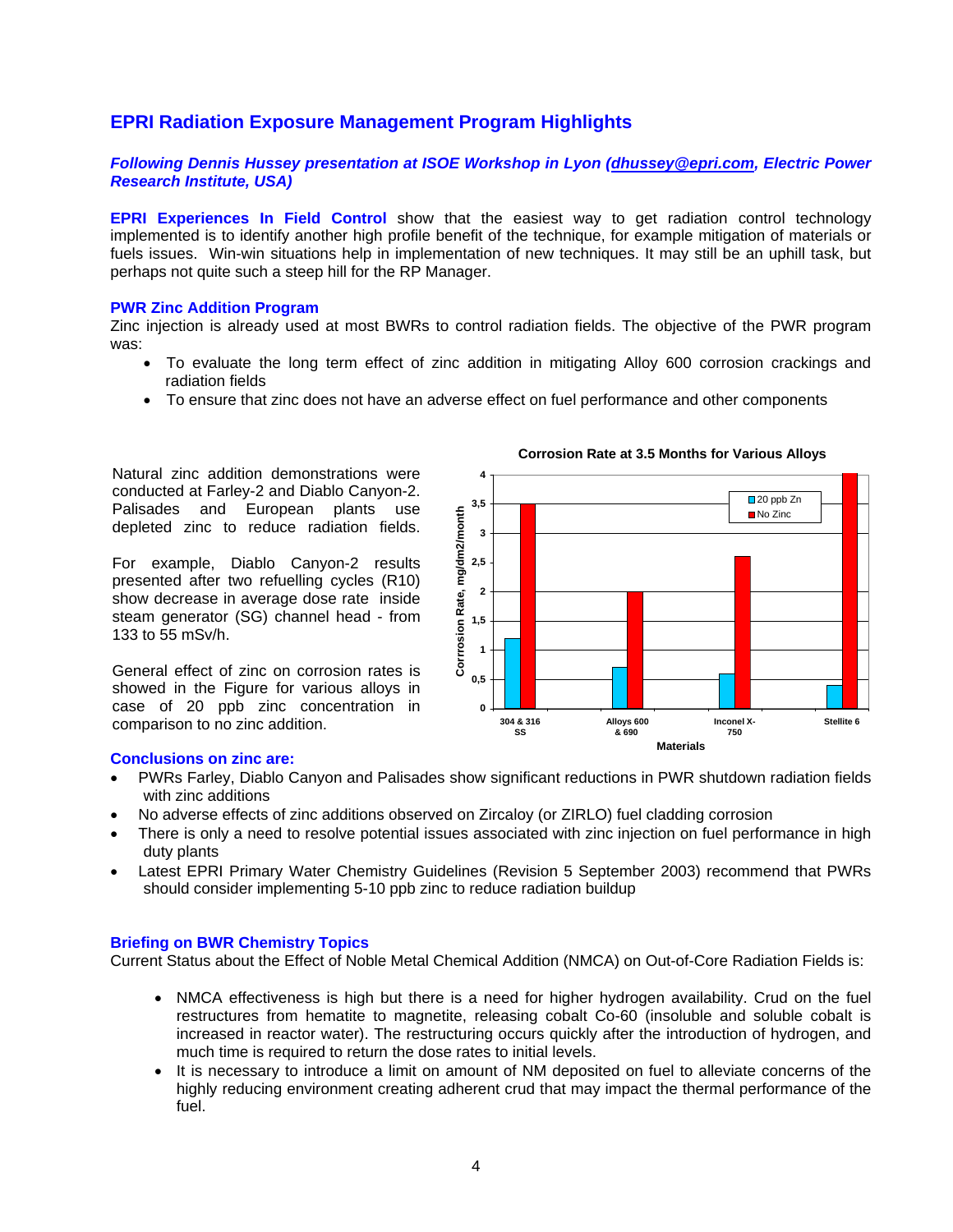- Fuel concerns are related to adherent crud and potential spallation issues *.* Deposition on out-ofcore surfaces increases (the effect is important at high cobalt plants). It is mitigated by zinc. Limits on feed water zinc injection rates should be in use. Radiation dose rates are controlled by maintaining the soluble reactor water Co-60/zinc ratio to less than 2,0E-5. High feed water (FW) iron increases the effect of collecting crud on the fuel and reduces the effectiveness of zinc. It is required to reduce FW iron input to mitigate fuel/radiation issues.
- Future developments are focused at ultrasonic (UT) fuel cleaning.
- All the above becomes more complicated for plants that add hydrogen and/or zinc after NMCA

#### **Recent Developments in Ultrasonic Fuel Cleaning**

Ultrasonic fuel cleaning is a new technique designed to remove crud from fuel cladding surfaces. Fuel assemblies are cleaned one at a time in the fuel pool during refueling outages within a few minutes. There is a little or no impact on critical path of the refueling. Crud is collected on filters in containers in fuel pool. This method was already used on 4 PWRs, and the first BWR application is planned for 2004.

Original objective was to reduce local neutron flux depression in PWRs, but significant dose rate benefits were also observed. The BWR application will mitigate dose rate increase following noble metal application.

Feasibility studies were completed with Exelon, NMP and TVA. The method was qualified for BWR use. It was applied on 16 fuel assemblies at Quad Cities BWR, in March, 2004 The corrosion products were collected on 4 filter cartridges (~8 Gy/hour).



- Reduced radiation buildup on out-of-core surfaces
- Mitigating fuel concerns by removal of crud
- Reduce loading of noble metals on fuel, increasing the relative proportion of NM on the internals

### **Recent Source Term Reduction Solution**

New technology option for reducing plant source term and outage exposure with the demonstrated operating experiences of five USA PWRs has been reported by David Miller, David Kozin, D.C. Cook plant, and Patricia Robinson, (n,p) Energy, Inc (NPE) - radwasted@aol.com. The five plants have reduced radiation exposure up to 50% and reduced refuelling outage critical path up to 24 hours.

Florida Power & Light (FPL) has forged new opportunities to excel the economic operation of nuclear power reactors while achieving substantial reductions in worker radiation exposure during refuelling operations. The focus has been on technology exclusively licensed from Los Alamos National Laboratory.

The result was an engineered solution enabled by the capability of a new technology, product PRC-01 media, which performs two purification functions simultaneously; capture and removal of extremely small particles < 0.1 microns in size, and an ion exchange media. The research and development was driven by unpredictable outage RCS clean-up time, deposition of radioactive crud, high dose rates, high contamination levels with hot particles, and delay of the refuelling outage critical path time.





**Turkey Point-3 Refuellings (All PRC) SG Dose Rates (All Point Average)**